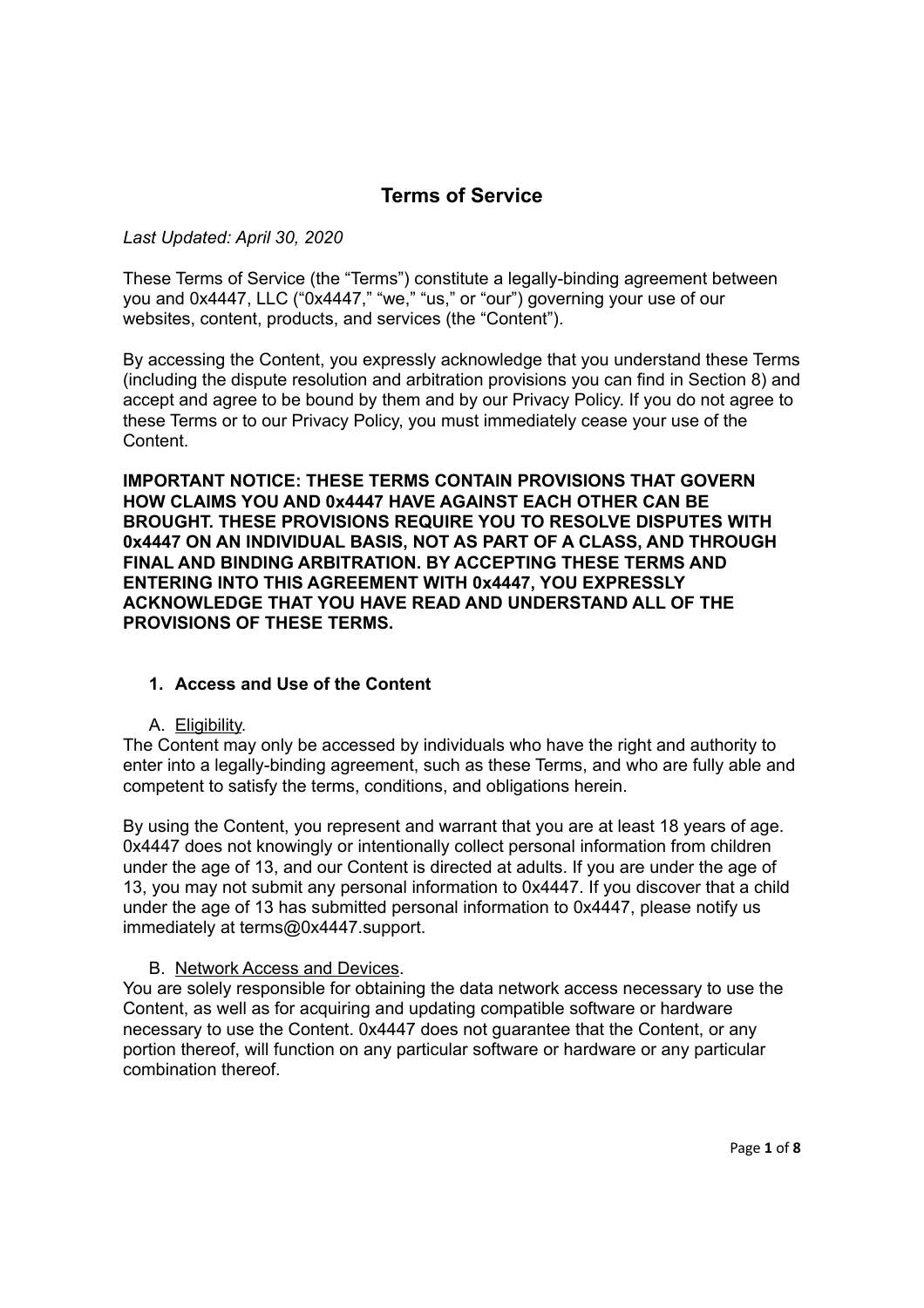The Content may be subject to malfunctions and delays inherent in the use of Internet and electronic communications. 0x4447 does not warrant or guarantee that the Content will be available at any particular time or location.

### **2. Your Information**

Your information will be collected, stored, processed, and used according to the terms in our Privacy Policy. It is your responsibility to review and understand our Privacy Policy to understand how your information is handled by us.

If you do not wish to review our Privacy Policy, or if you do not agree to the handling of your information as described therein, please immediately discontinue your use of the **Content** 

### **3. Consent to Monitor**

By using the Content, you consent to 0x4447's monitoring of your activity on its websites and your access of its Content. Communications made using the Content should not be considered private, and 0x4447 may monitor and/or record your communications on or through the Content. You acknowledge and agree that you have no expectation of privacy concerning any transmission you send via the Content, and you expressly consent to such monitoring and recording.

Please see our Privacy Policy for more information regarding information that we may collect through the Content.

### **4. Restricted Activities**

With respect to your use of the Content, you agree that you will not:

- Impersonate any other person or entity;
- Discriminate against or harass anyone one the basis of race, national origin, religion, gender, gender identity, sexual orientation, physical or mental disability, medical condition, marital status, or age;
- Interact with the Content in a manner which is fraudulent, libelous, abusive, threatening, obscene, profane, sexually-oriented, or harassing;
- Violate any law, statute, rule, permit, ordinance, court order, or regulation;
- Use the Content in any way that infringes on any third party's rights, including but not limited to rights in copyright, trademark, or patent, trade secret rights, other intellectual property rights, or rights of publicity or privacy;
- Post, email, or otherwise transmit any malicious code, file, or programs designed to interrupt, damage, destroy, or limit the functionality of the Content or of any computer software, hardware, or telecommunications equipment, or surreptitiously intercept or expropriate any system, data, or information;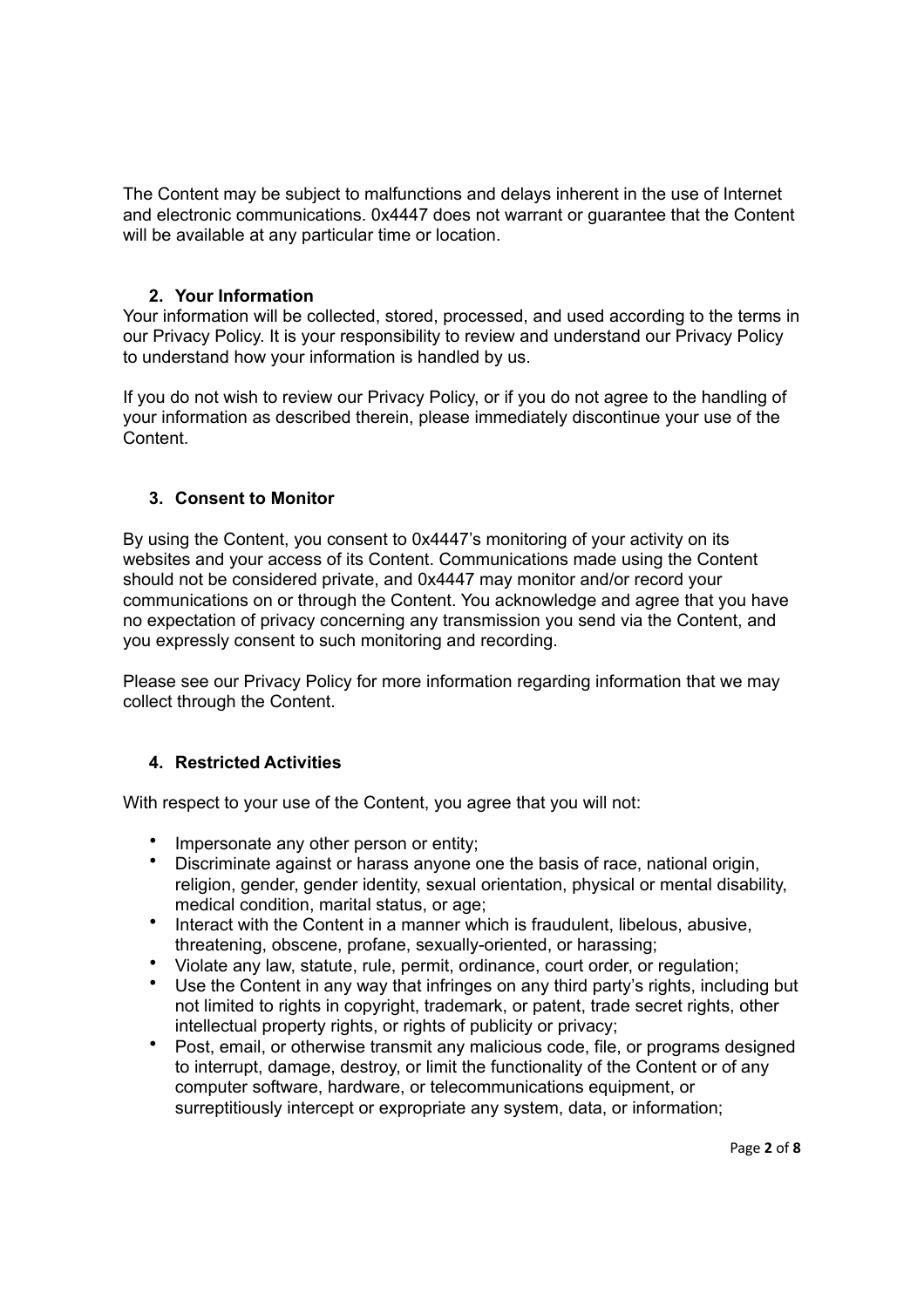- Forge headers or otherwise manipulate identifiers in order to disguise the origin of any information transferred through the Content;
- "Frame" or "mirror" any part of the content, without our prior written authorization to do so;
- Attempt to gain unauthorized access to or impair any aspect of the Content or its related systems or networks, or otherwise unduly burden or hinder the operation and/or functionality of any aspect of the Content;
- Modify, adapt, translate, reverse engineer, decipher, decompile, or otherwise disassemble any portion of the Content;
- Launch any programs or scripts for the purpose of scraping, indexing, surveying, or "data mining" any portion of the Content, or otherwise cause any such programs or scripts to engage in any similar activity;
- Rent, lease, lend, sell, redistribute, reproduce, modify, prepare derivative works based upon, publicly display, publicly perform broadcast, license, or sublicense the Content or access to any portion of the Content;
- Otherwise exploit the Content, except as expressly permitted by 0x4447;
- Link directly or indirectly to any other websites in any part of the Content, including but not limited to on your Account page;
- Violate any of the rules set forth herein or in any other 0x4447 policy document; or
- Cause any third party to engage in the restricted activities above.

## **5. Term and Termination**

The license granted under these Terms is effective until terminated by you or 0x4447. Your rights under this Agreement will terminate automatically without notice from 0x4447 if you fail to comply with any of the provisions herein or with the provisions of any other applicable 0x4447 policy. Upon termination of the license, you must cease all use of the Content. Further, 0x4447 reserves the right to terminate these Terms without cause, effective on immediate written notice.

Provisions of these Terms may survive termination, as indicated herein.

## **6. Disclaimers and Limitation of Liability**

0x4447 AND ITS AGENTS AND AFFILIATES MAKE NO REPRESENTATIONS REGARDING THE RELIABILITY, ACCURACY, OR TIMELINESS OF THE INFORMATION, PRODUCTS, OR SERVICES CONTAINED ON ITS WEBSITES OR RELATED TO ANY OF THE CONTENT. ALL INFORMATION, PRODUCTS, CONTENT, AND SERVICES ARE PROVIDED "AS IS" AND "WHERE IS" WITHOUT WARRANTY OF ANY KIND. 0x4447 AND ITS AGENTS AND AFFILIATES HEREBY DISCLAIM ALL WARRANTIES AND CONDITIONS WITH REGARD TO THE INFORMATION, PRODUCTS, CONTENT, AND SERVICES, INCLUDING ALL IMPLIED WARRANTIES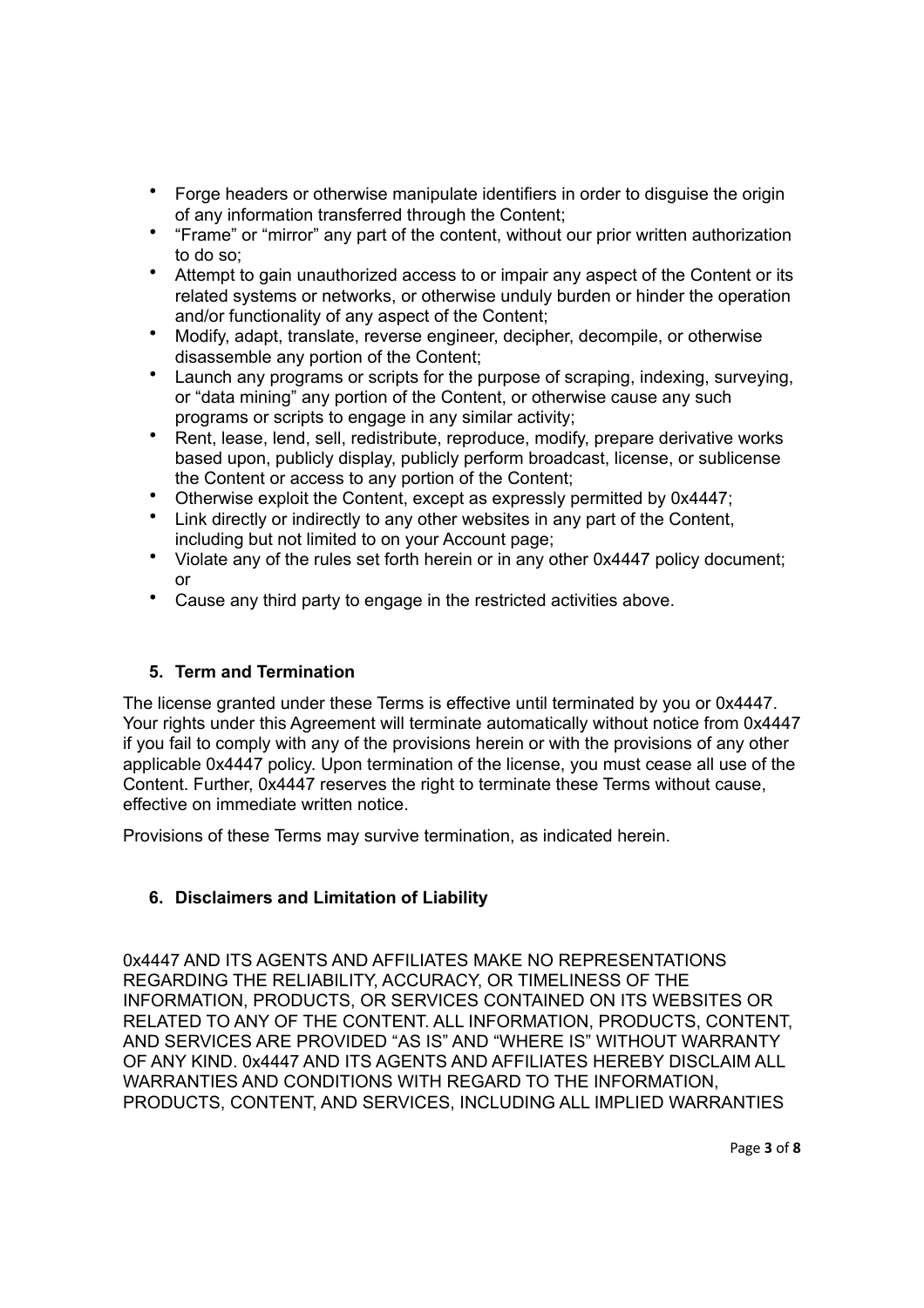AND CONDITIONS OF MERCHANTABILITY, FITNESS FOR A PARTICULAR PURPOSE, AND NON-INFRINGEMENT.

WHILE SOME JURISDICTIONS PROVIDE FOR CERTAIN WARRANTIES, LIKE THE IMPLIED WARRANTY OF MERCHANTABILITY, FITNESS FOR A PARTICULAR PURPOSE, AND NON-INFRINGEMENT, TO THE EXTENT PERMITTED BY LAW, 0x4447 EXCLUDES ALL WARRANTIES.

IN NO EVENT SHALL 0x4447 OR ITS AGENTS OR AFFILIATES BE LIABLE FOR ANY DIRECT, INDIRECT, INCIDENTAL, SPECIAL, CONSEQUENTIAL, PUNITIVE OR ANY OTHER DAMAGES WHATSOEVER.

0x4447 AND ITS AGENTS AND AFFILIATES SHALL NOT BE LIABLE FOR ANY DAMAGES FOR LOSS OF DATA, LOSS OF PROFITS, OR LOSS OF USE IN ANY WAY CONNECTED TO THE CONTENT. TO THE EXTENT PERMITTED BY LAW, THE TOTAL LIABILITY OF 0x4447 IS LIMITED TO PAYMENTS BY YOU TO 0x4447.

0x4447 IS NOT RESPONSIBLE FOR ANY LINKS TO AND FROM ANY OF ITS CONTENT. ALL RESPONSIBILITY AND LIABILITY, IF ANY, FOR ANY LINKED THIRD-PARTY APPS OR WEBSITES LIES SOLELY WITH THE OPERATORS OF SAID LINKED APPS OR WEBSITES.

This Section 6 shall survive any termination of these Terms.

### **7. Indemnification**

You agree to indemnify and hold harmless 0x4447 and its affiliates, agents, parents, subsidiaries, employees, officers, directors, shareholders, other officials, suppliers, vendors, successors and assigns from any claim, suit or action arising from or related to: (i) your use of the Content; (ii) your breach or violation of these Terms; (iii) your violation of any applicable law, rule, or regulation; or (iv) any allegation that any materials that you submit or transmit through the Content or to 0x4447 infringe or otherwise violate an intellectual property right of a third party. This indemnification shall apply to any liability or expense arising from claims, losses, damages, suits, judgments, litigation costs and attorneys' fees. This indemnity shall apply regardless of the negligence of any party, including any indemnified person or entity.

0x4447 reserves the right, at its own expense, to assume the exclusive defense and control of any matter otherwise subject to indemnification by you. In such case, you agree to cooperate with 0x4447's defense of such claim.

This Section 7 shall survive any termination of these Terms.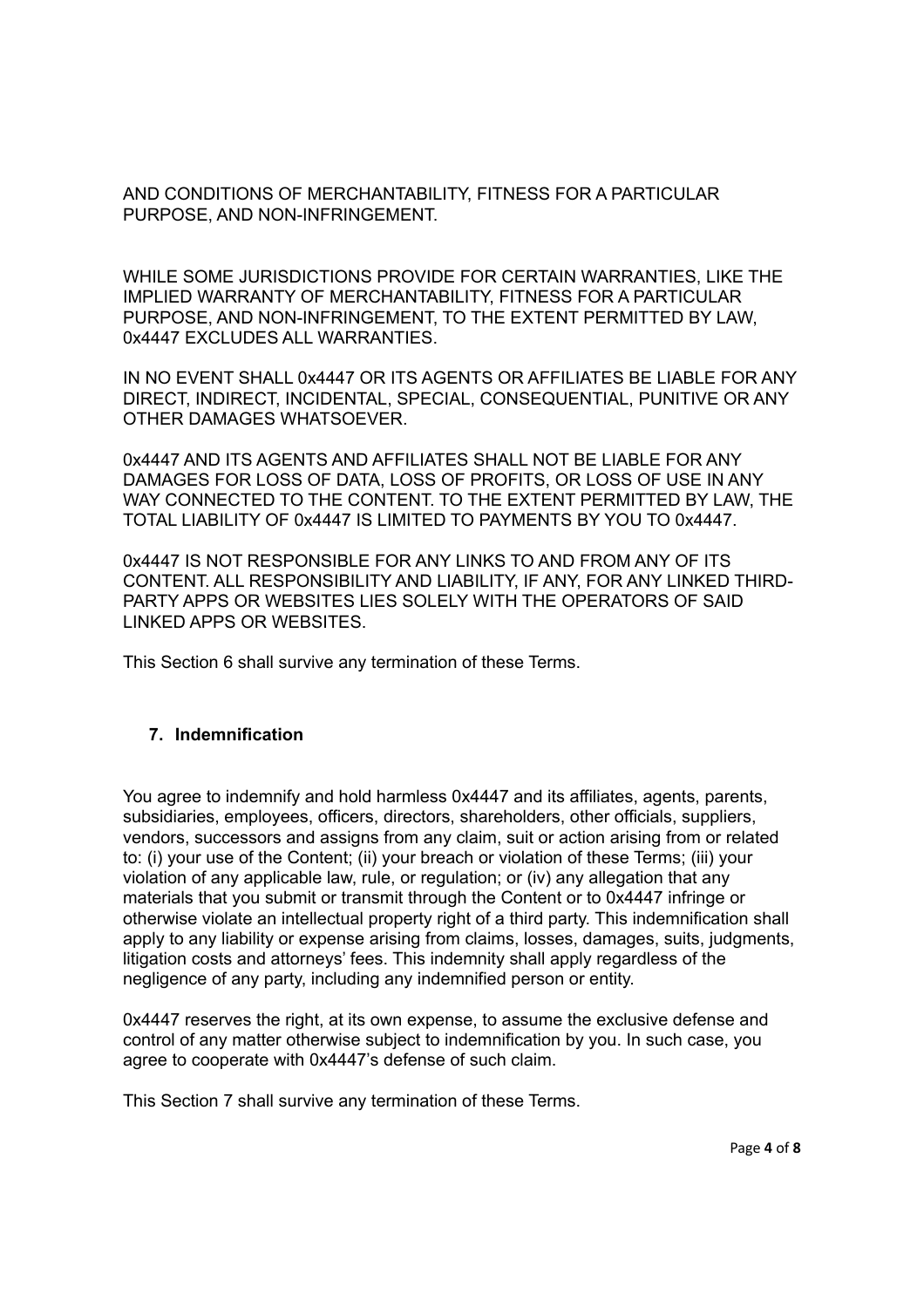### **8. Dispute Resolution and Arbitration Agreement; Waiver of Jury Trial**

#### **PLEASE READ THIS SECTION CAREFULLY. THIS SECTION AFFECTS YOUR LEGAL RIGHTS RELATING TO YOUR USE OF THE SERVICES, INCLUDING YOUR RIGHT TO A JURY TRIAL AND YOUR RIGHT TO FILE LAWSUIT IN COURT.**

BY AGREEING TO THESE TERMS, YOU AGREE THAT YOU ARE REQUIRED TO RESOLVE ANY CLAIM THAT YOU MAY HAVE AGAINST 0x4447 ON AN INDIVIDUAL BASIS IN ARBITRATION, AS SET FORTH HEREIN. THIS WILL PRECLUDE YOU FROM BRINGING ANY CLASS, COLLECTIVE, OR REPRESENTATIVE ACTION AGAINST 0x4447. THIS WILL ALSO PRECLUDE YOU FROM PARTICIPATING IN OR RECOVERING RELIEF UNDER ANY FUTURE CLASS, COLLECTIVE, CONSOLIDATED, OR REPRESENTATIVE ACTION BROUGHT AGAINST 0x4447 BY SOMEONE ELSE.

Our Customer Service department is available at terms@0x4447.support to address any concerns you may have about the Content. Both you and 0x4447 agree to use your best efforts to resolve any question, dispute, claim, or other disagreement directly through consultation and good faith efforts by using these Customer Service contacts. Where permitted by law, engaging in this initial dispute resolution process is a precondition to either party initiating a lawsuit, where permitted, or an arbitration proceeding.

You and 0x4447 agree that any dispute, claim, or controversy arising out of or relating to either (i) these Terms or (ii) your access or use of the Content at any time (whether before or after the date you agreed to these Terms) that cannot be settled by a good faith attempt at dispute resolution, as described above, within thirty (30) days of initiating such initial dispute resolution process will be settled by binding arbitration between you and 0x4447, and not in a court of law.

This binding arbitration will be administered in Delaware in accordance with the provisions of the Delaware Rapid Arbitration Act. The arbitrator, and not any federal, state, or local court or agency, shall have exclusive authority to resolve all disputes arising out of or in relation to the interpretation, applicability, enforceability, or formation of these Terms, including without limitation any claim that all or any part of these Terms is void or voidable, or whether a claim is subject to arbitration. The arbitrator shall be empowered to grant whatever relief would be available in a court under law or in equity, where permitted by these Terms. The arbitrator's award shall be binding on the parties and may be entered as a judgment in any court of competent jurisdiction. To the extent the filing fee for the arbitration exceeds the cost of filing a lawsuit, 0x4447 will pay the additional cost.

Arbitration shall take place within the State of Delaware. You and 0x4447 agree to submit to the personal jurisdiction of any federal or state court in Delaware, in order to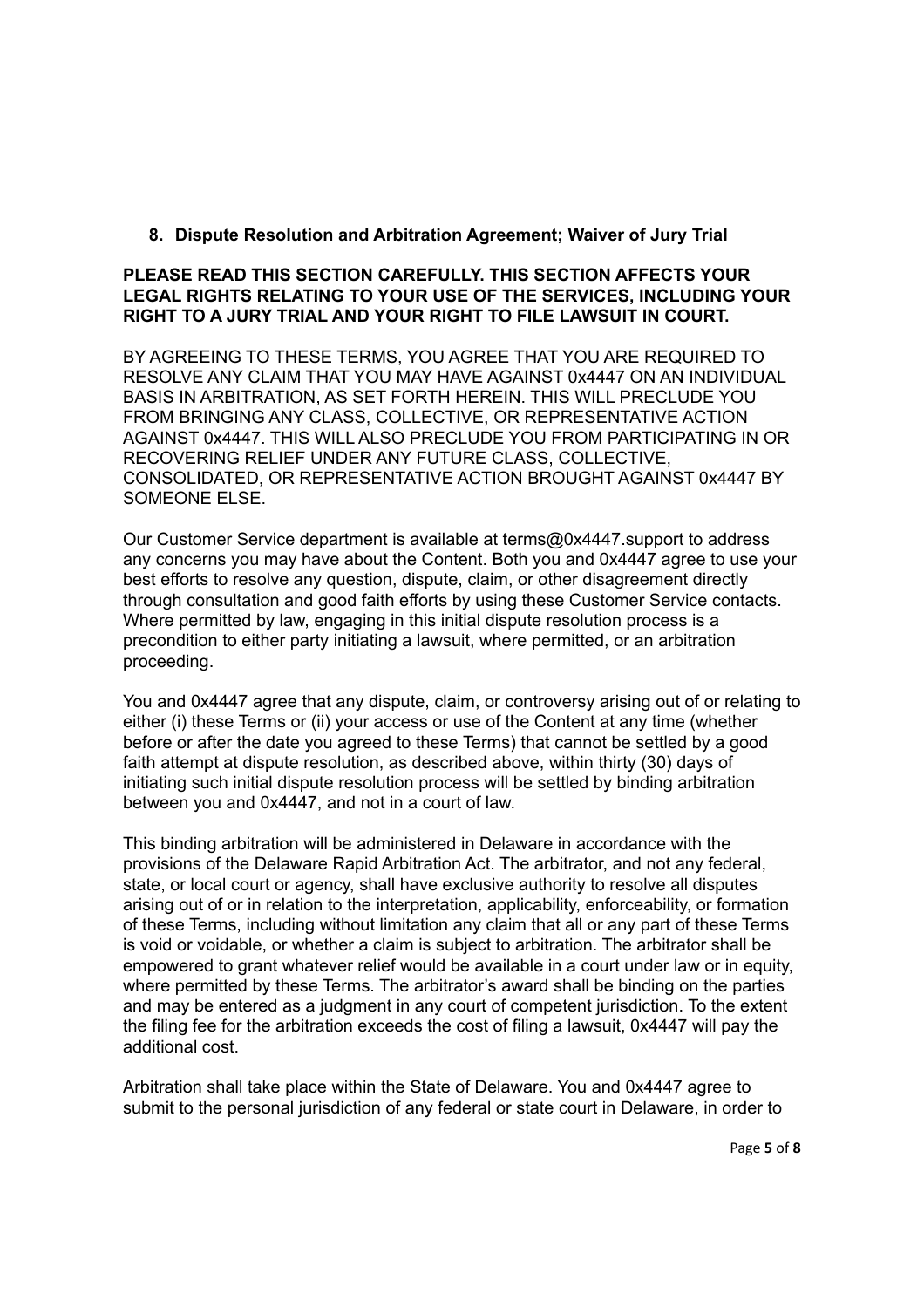compel arbitration, to stay proceedings pending arbitration, or to confirm, modify, vacate, or enter judgment on the award entered by the arbitrator.

You acknowledge and agree that you and 0x4447 are each waiving the right to a trial by jury, as well as the right to participate as a plaintiff or class member in any purported class action or representative proceeding. Unless both you and 0x4447 otherwise agree in writing, any arbitration will be conducted only on an individual basis, and not in a class, collective, consolidated, or representative proceeding. However, you and 0x4447 each retain the right to bring an individual action in small claims court, as well as the right to seek injunctive or other equitable relief in a court of competent jurisdiction to prevent the actual or threatened infringement, misappropriation, or violation of a copyright, trademark, trade secret, patent, or other intellectual property right.

The parties understand that, absent this mandatory provision, they would have the right to sue in court and have a jury trial. They further understand that, in some instances, the costs of arbitration could exceed the costs of litigation and the right to discovery may be more limited in arbitration than in court.

This Section 8 shall survive any termination of these Terms.

### **9. Copyright Notice**

We respect the intellectual property rights of others, and we expect the users of our Content to do the same. If you believe that anything appearing in our Content has been copied in a way that constitutes copyright infringement, please forward the following information to our Copyright Agent at copyright@0x4447.support:

- (i) Identification of the copyrighted work claimed to have been infringed, or, if multiple copyrighted works within the Content are covered by a single notification, a representative list of such works at that site.
- (ii) Identification of the material that is claimed to be infringing or to be the subject of infringing activity and that is to be removed or access to which is to be disabled, and information reasonably sufficient to permit us to locate the material. Please provide a URL, where available.
- (iii) Information reasonably sufficient to permit us to contact you, such as an address, telephone number, and, if available, an email address.
- (iv) A statement that you have a good faith belief that use of the material in the manner complained of is not authorized by the copyright owner, its agent, or the law.
- (v) A statement that the information in the notification is accurate, and under penalty of perjury, that you are authorized to act on behalf of the owner of an exclusive right that is allegedly infringed.
- (vi) Your physical or electronic signature, as a person authorized to act on behalf of the owner of an exclusive right that is allegedly infringed.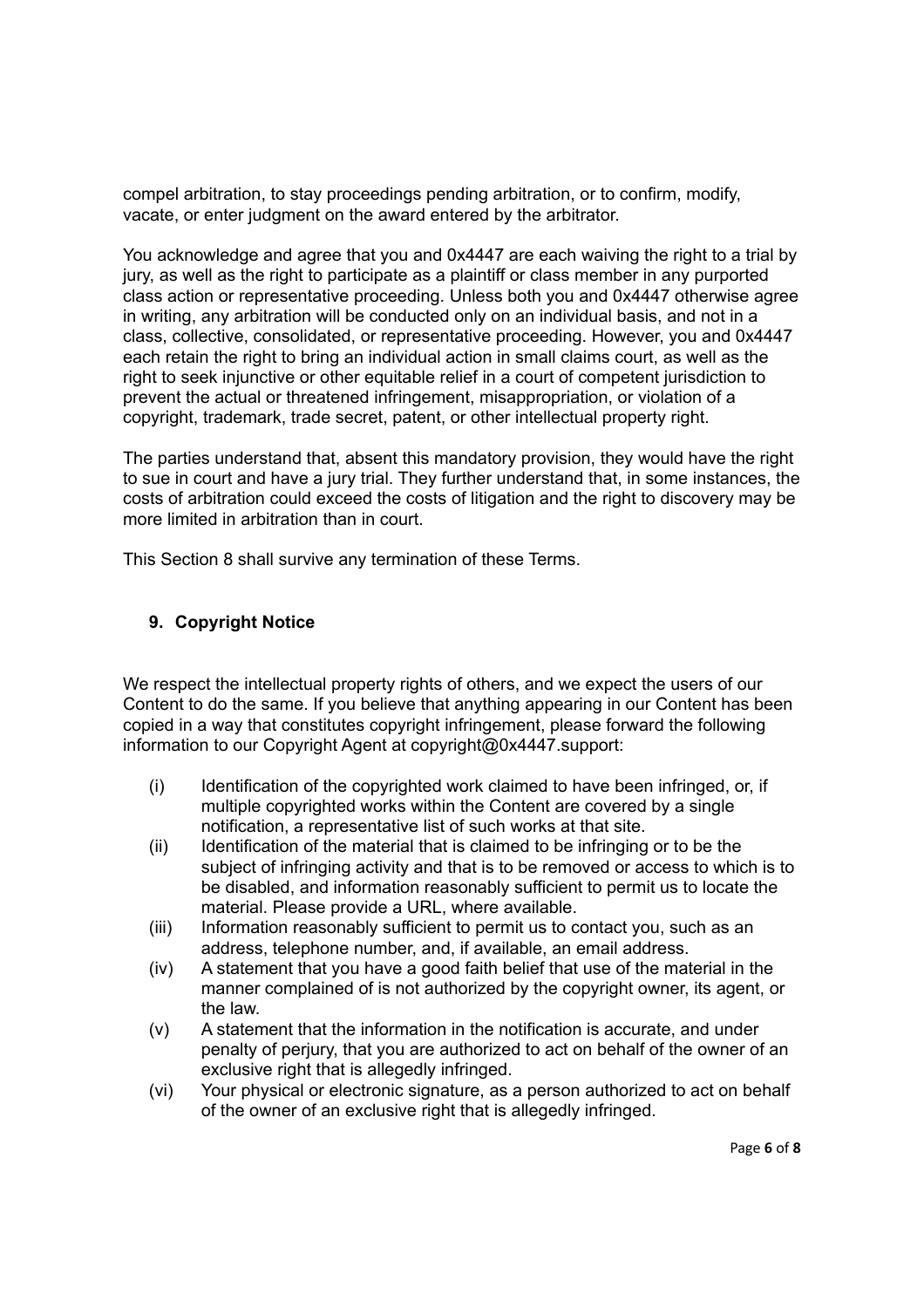Please be aware that to be effective, your copyright infringement notice must comply with the Digital Millennium Copyright Act (the "DMCA"). You are encouraged to review 17 U.S.C. § 512(c)(3) and/or consult with an attorney prior to sending a notice.

#### **10.Intellectual Property and Ownership**

All title, ownership, and intellectual property rights in and to the Content (including, but not limited to, any titles, trademarks, service marks, trade names, computer code, themes, objects, concepts, artwork, animations, sounds, methods of operation, moral rights, and any related documentation) are owned by 0x4447. The Content is licensed, not sold, for your use. Your license confers no title or ownership in the Content and should not be construed as a sale of any rights in the Content. You are not permitted to reproduce any portion of the Content in any form or by any means other than as permitted under the license described herein.

YOU ACKNOWLEDGE AND AGREE THAT, OTHER THAN THE LICENSE GRANTED TO YOU BY THIS AGREEMENT, YOU SHALL HAVE NO OWNERSHIP OR OTHER PROPERTY INTEREST IN ANY CONTENT, AND YOU FURTHER ACKNOWLEDGE AND AGREE THAT TO THE FULLEST EXTENT PERMITTED BY APPLICABLE LAW ALL RIGHTS IN AND TO SUCH CONTENT ARE AND SHALL BE FOREVER OWNED BY AND INURE TO THE BENEFIT OF 0x4447.

#### **11. General**

A. Notices

You consent to 0x4447 providing you via email with notifications about the Content that the law requires us to provide. 0x4447 will use the email address that you specified at time of registration. Notices emailed to you will be deemed given and received when the email is sent. If you do not consent to receiving these electronic notices, then you must stop using the Content. For any Content that does not require you to provide an email address to access, then notices and other information may be made available in updates to these Terms, the Privacy Policy, or any other applicable posted agreement, notice, or policy.

### B. Severability

In the event any provision of these Terms is determined to be invalid, illegal or otherwise unenforceable, such provision shall be deemed to have been deleted from the Terms. The remainder of the Terms shall remain in full force and effect according to its terms.

#### C. Survival

Any sections that by their terms apply after these Terms are terminated will survive any termination or cancellation of these Terms.